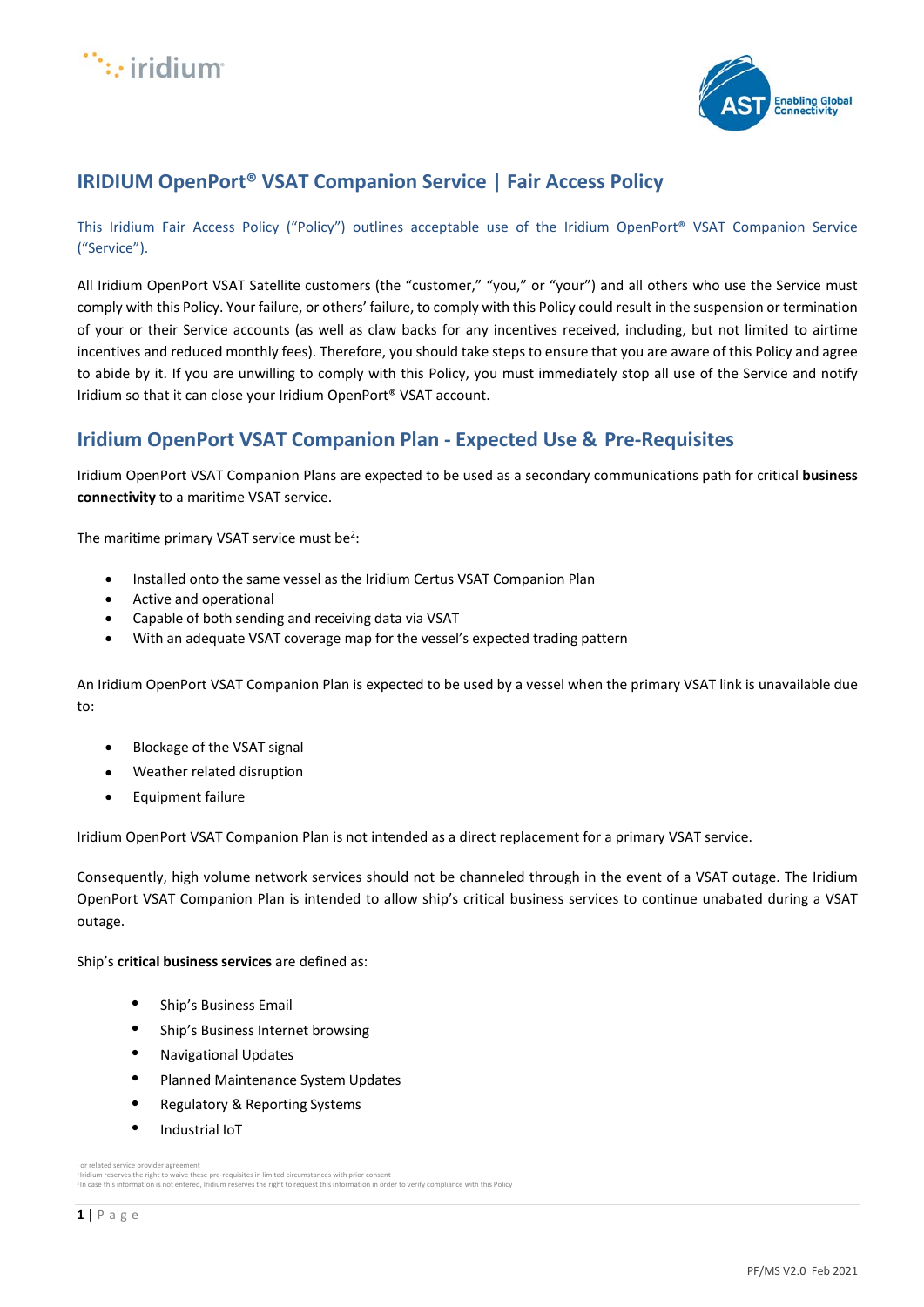



# Iridium's Right to Audit

Iridium will generate monthly usage reports on active VSAT Companion Plan subscriptions. If a subscriber regularly exceeds the expected usage over a quarterly period, Iridium may request that the Service Provider provide clarification on the excess data consumption with supporting documentation of the installed primary VSAT service.

If excessive data consumption continues, this may be considered a violation of this Policy.

### Prohibited Uses and Activities

In general, the Policy prohibits uses and activities involving the Service that interfere or diminish the fair use of the Iridium network by other subscribers, are illegal or infringe the rights of others.

For example, these prohibited uses and activities include, but are not limited to, using the Service to:

### Conduct Restrictions

- Access unauthorized peer-to-peer file sharing, or similar services; or
- Undertake or accomplish any unlawful purpose. This includes, but is not limited to transmitting or disseminating information, data or material which in any way constitutes or encourages conduct that would constitute a criminal offense, or otherwise violate any local, state, federal, or non-U.S. law, order, or regulation.

#### Technical Restrictions

• Service, alter, modify, or tamper with the Iridium Equipment or Service or permit any other person to do the same who is not authorized by Iridium;

#### Network and Usage Restrictions

- Restrict, inhibit, or otherwise interfere, regardless of intent, purpose or knowledge, with the ability of any other person to use or enjoy the Service, or
- Restrict, inhibit, interfere with, or otherwise disrupt or cause a performance degradation, regardless of intent, purpose or knowledge, to the Service or any Iridium network;

## Customer Conduct and Features of the Service

#### **What obligations do I have under this Policy?**

You are responsible for your own compliance with this Policy. You are also responsible for any use or misuse of the Service that violates this Policy by anyone else you permit to access the Service.

In all cases, you are solely responsible for the security of any device you connect to the Service, including any data stored or shared on that device. It is also your responsibility to secure your equipment and that connect to the Service from external threats such as viruses. Iridium does not warrant or represent any security for any data or information being processed by the